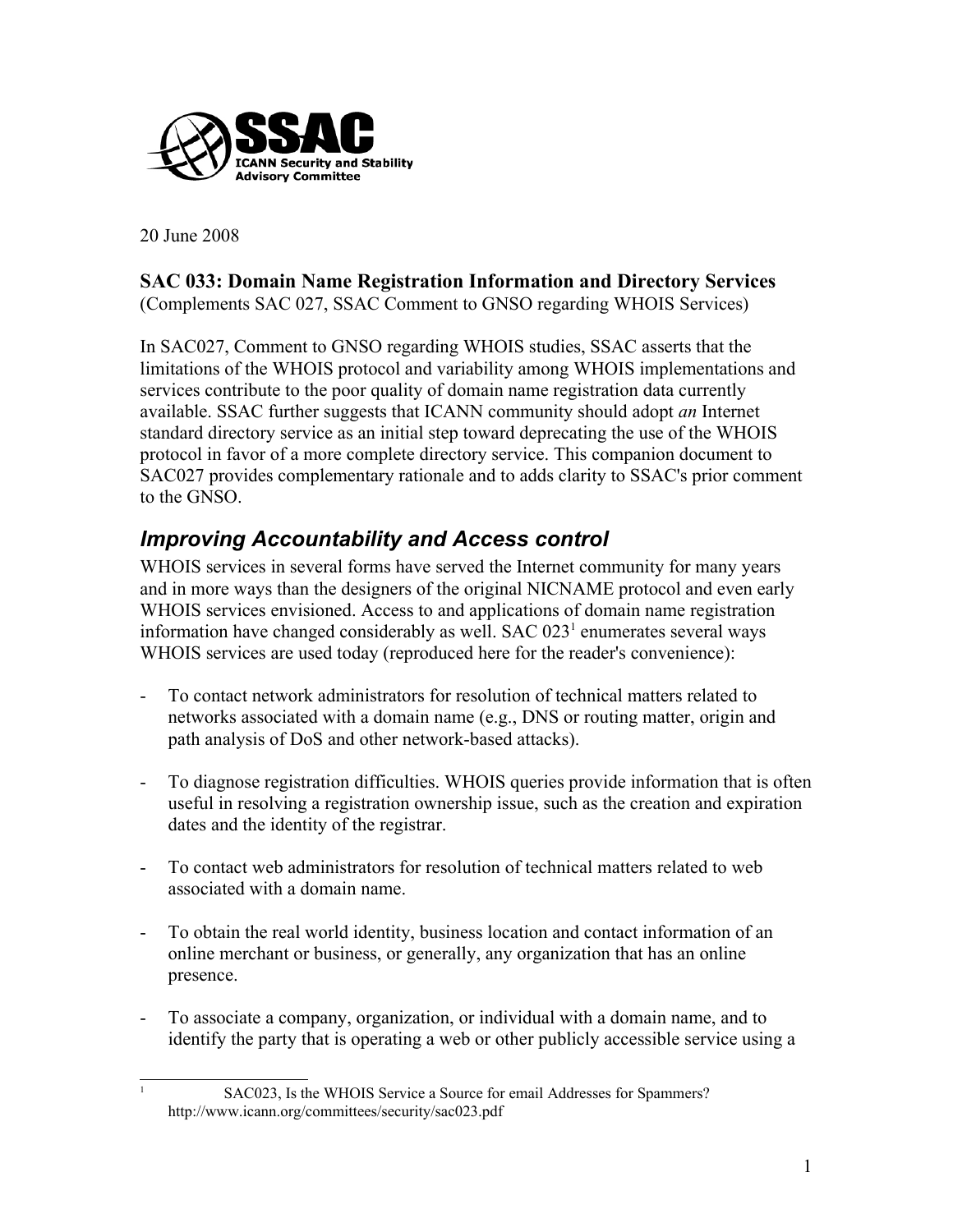domain name, for commercial or other purposes.

- To contact a domain name registrant for the purpose of discussing and negotiating a secondary market transaction related to a registered domain name.
- To notify a domain name registrant of the registrant's obligation to maintain accurate registration information<sup>[2](#page-1-0)</sup>.
- To contact a domain name registrant on matters related to the protection and enforcement of intellectual property rights<sup>[3](#page-1-1)</sup>.
- To gather information about a company, organization, or individual as part of the *footprinting* and target acquisition phase of an Internet attack. Internet footprinting involves searches and queries of available publicly accessible databases, including web pages, the U.S. Securities Exchange Commission's Electronic Data Gathering, Analysis, and Retrieval (EDGAR) database, WHOIS, and DNS [4](#page-1-2)
- To establish or look into an identity in Cyberspace, and as part of an incident response following an Internet or computer attack, security professionals and law enforcement agents use WHOIS to identify points of contact<sup>[5](#page-1-3)</sup>
- To gather investigative leads (i.e., to identify parties from whom additional information might be obtained). Law enforcement agents use WHOIS to find email addresses and attempt to identify the location of an alleged perpetrator of a crime involving fraud<sup>[6](#page-1-4)</sup>.
- To investigate spam, law enforcement agents look to the WHOIS database to collect information on the website advertised in the spam [7](#page-1-5) .
- To collect or "farm" email addresses for the purpose of delivering unsolicited electronic mail<sup>[8](#page-1-6)</sup>.

<span id="page-1-0"></span><sup>&</sup>lt;sup>2</sup> WHOIS Data Reminder Policy <http://www.icann.org/registrars/wdrp.htm>

<span id="page-1-1"></span><sup>3</sup> Comments from the American Intellectual Property Law Assocation, regarding the preliminary reports of the WHOIS Task Forces, [http://www.aipla.org/Content/ContentGroups/Issues\\_and\\_Advocacy/Comments2/Domain\\_Name\\_Com](http://www.aipla.org/Content/ContentGroups/Issues_and_Advocacy/Comments2/Domain_Name_Comments/WhoisComments.pdf) [ments/WHOISComments.pdf](http://www.aipla.org/Content/ContentGroups/Issues_and_Advocacy/Comments2/Domain_Name_Comments/WhoisComments.pdf)

<span id="page-1-2"></span><sup>4</sup>  *Hacking Exposed*, by McClure, Scambray, & Kurtz, Osborne Press, ISBN 0-07-212127-0; in particular, see Chapter 1, Footprinting – Target Acquisition, pp 7-14. This phase of an Internet attack is sometimes called *reconaissance*.

<span id="page-1-3"></span><sup>5</sup> *Incident Response: Investigating Computer crime*, Mandia & Procise, Osborne Press, ISBN 0- 07-213182-9, pp 435-439.

<span id="page-1-4"></span><sup>6</sup> *How the FTC uses WHOIS Data,* 

[http://www.icann.org/presentations/mithal-WHOIS-workshop-24jun03.pdf](http://www.icann.org/presentations/mithal-whois-workshop-24jun03.pdf)

<span id="page-1-5"></span><sup>7</sup> *The Importance of WHOIS data bases for spam enforcement*, <http://www.icann.org/presentations/opta-mar-26jun06.pdf>

<span id="page-1-6"></span> $8 \overline{FAQ}$ : How do spammer's get people's email addresses? <http://www.faqs.org/faqs/net-abuse-faq/harvest/>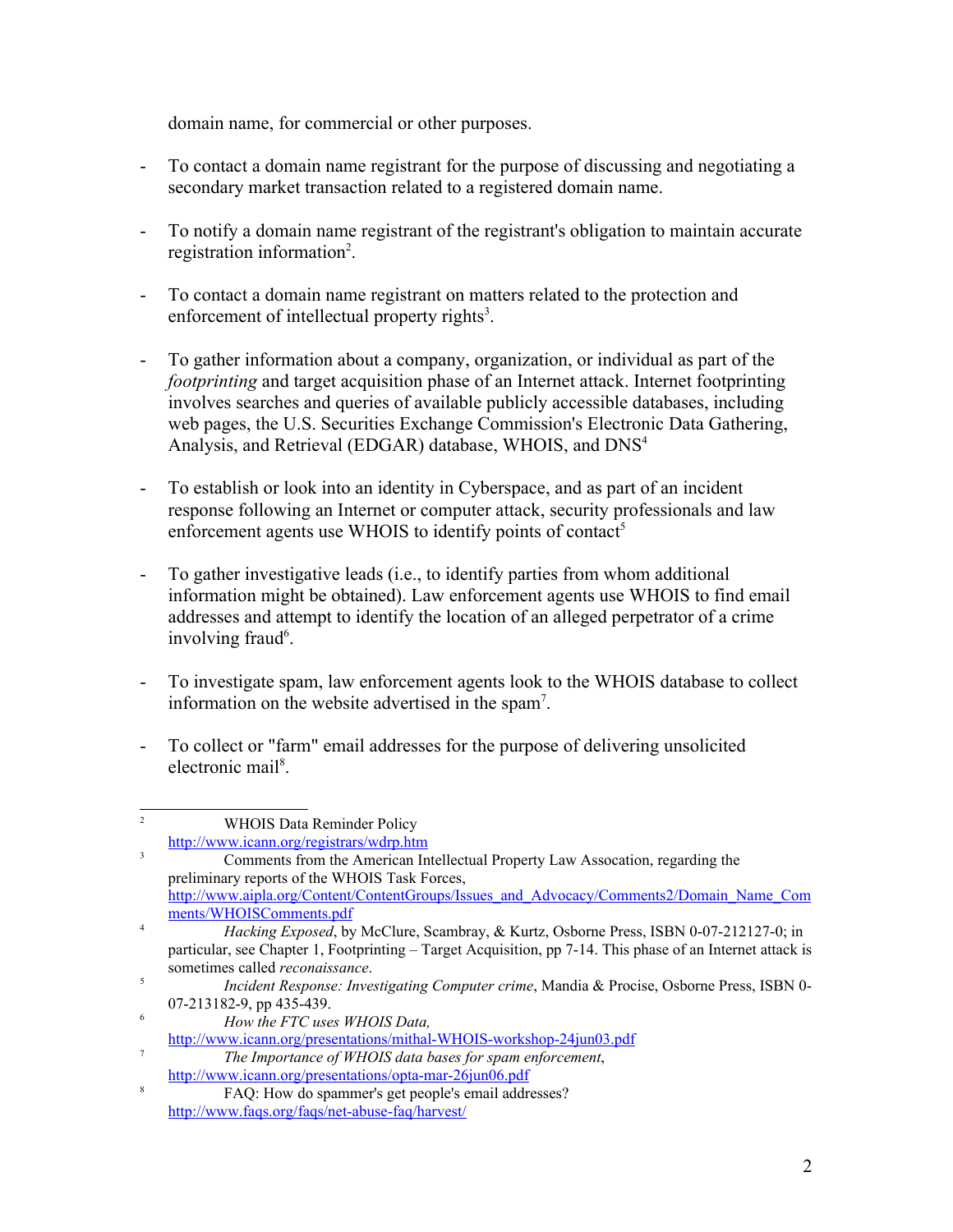This list contains acknowledged uses and abuses of domain name registration information and is not exhaustive. However, *the list contains appropriate uses and abuses, illustrating that accountability and access control should be improved.*

#### *Improving Accuracy*

Various studies have been conducted to assess the quality and accuracy of domain name registration information and ICANN is currently engaged in several compliance projects to improve data accuracy and WHOIS service availability<sup>[9](#page-2-0)</sup>. SSAC's study of ways that WHOIS could be used for information gathering by Internet attackers<sup>[10](#page-2-1)</sup> provides one data point regarding incomplete and inaccurate data: of the 4444 registration records used in the study:

- 10% were missing admin contact name (439 records)
- 11% were missing admin contact email (502 records)
- 12% were missing admin contact address (514 records)
- $-$  24% were missing registrant phone # (1039 records)<sup>†</sup>
- $-$  60% were missing admin contact fax (2647 records)<sup>†</sup>
- $-$  87% were missing registrant fax # (3867 records)<sup>†</sup>
	- † (Optional field)

Other studies demonstrate that miscreants intentionally populate registration records with invalid data on a large scale. Edelman's study<sup>[11](#page-2-2)</sup>, while conducted in 2002, contains statistical findings that are representative of large-scale intentional submission of invalid WHOIS data. In the study, a single entity registered over 2700 domains through multiple registrars using a variety of contact locations. A 2005 U.S. Government Accounting Office (GAO) study<sup>[12](#page-2-3)</sup> found that among the sampling studied, 2.31 million (5.14 percent) of domains had patently false WHOIS contact data, and 1.64 million (3.65 percent) of domains had incomplete information in one or more required fields. Extrapolating these percentages to a current estimate of registered domains suggest that over 8 million registration records (see table extracted from report, below):

<span id="page-2-0"></span><sup>9</sup> Update: ICANN projects underway to improve Whois accuracy

- http://www.icann.org/announcements/announcement-2-21dec07.htm
- <span id="page-2-1"></span><sup>10</sup> SAC 014, Information Gathering Using Domain Name Registration Records, http://www.icann.org/committees/security/information-gathering-28Sep2006.pdf
- <span id="page-2-2"></span><sup>11</sup> Large-Scale Intentional Invalid WHOIS Data,
- http://cyber.law.harvard.edu/archived\_content/people/edelman/invalid-whois/

<span id="page-2-3"></span><sup>&</sup>lt;sup>12</sup><br>US GAO Report: Internet Management: Prevalence of False Contact Information for Registered Domain Names, http://www.gao.gov/new.items/d06165.pdf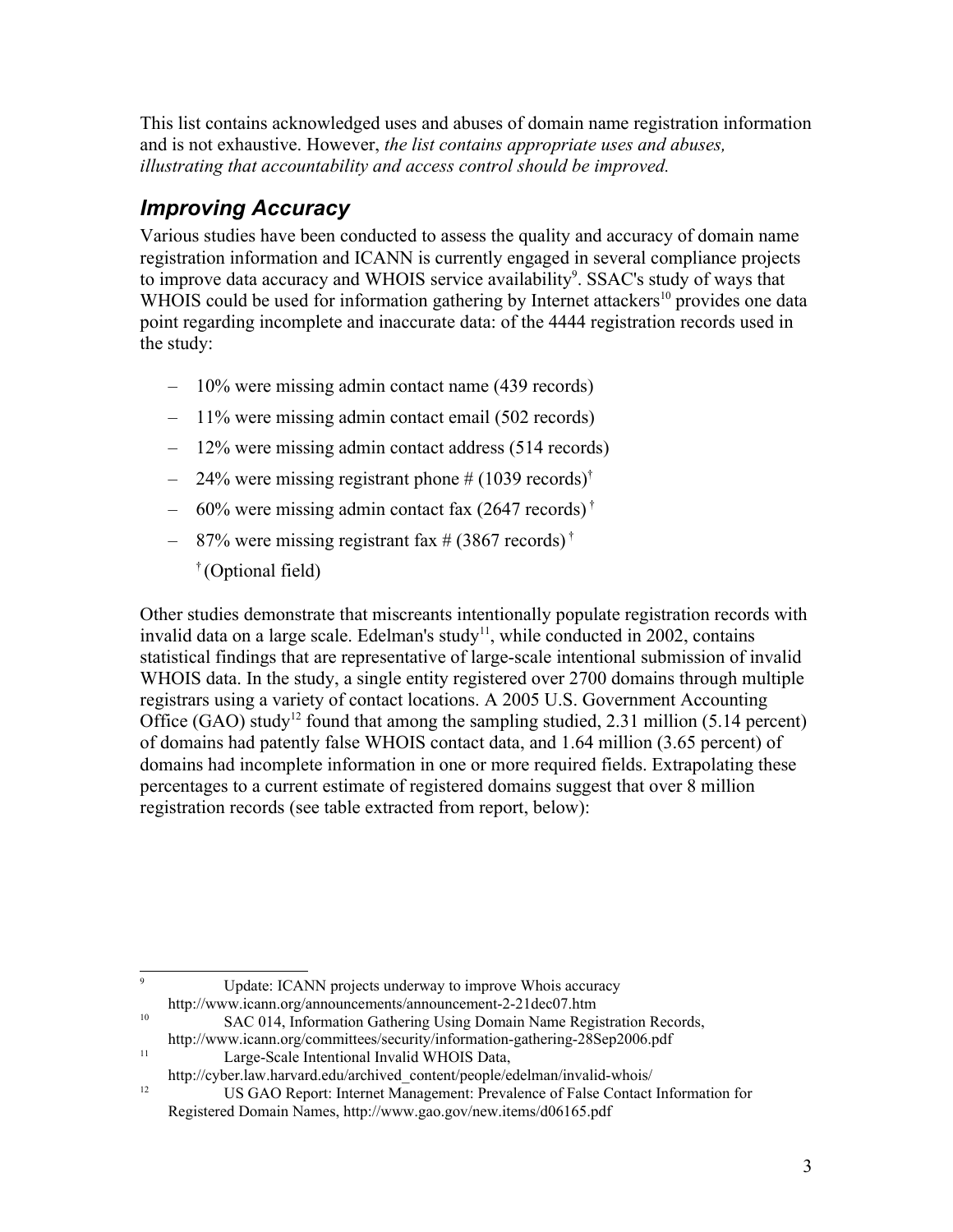| Prevalence of Patently False Contact Information (in millions: percentages in parentheses) |            |         |         |                               |         |         |                          |         |         |
|--------------------------------------------------------------------------------------------|------------|---------|---------|-------------------------------|---------|---------|--------------------------|---------|---------|
|                                                                                            | Registrant |         |         | <b>Administrative contact</b> |         |         | <b>Technical contact</b> |         |         |
| Data                                                                                       | .COM       | .ORG    | .NET    | .COM                          | .ORG    | .NET    | .COM                     | .ORG    | .NET    |
| Not                                                                                        |            |         |         |                               |         |         |                          |         |         |
| patently                                                                                   | 33.13      | 3.29    | 5.34    | 31.90                         | 3.15    | 5.21    | 32.18                    | 3.18    | 5.29    |
| false                                                                                      | (92.65)    | (93.69) | (94.26) | (89.20)                       | (89.77) | (91.88) | (89.98)                  | (90.63) | (93.37) |
| Patently                                                                                   | 1.18       | 0.10    | 0.05    | 1.86                          | 0.22    | 0.18    | 1.50                     | 0.19    | 0.16    |
| false                                                                                      | (3.30)     | (2.97)  | (0.89)  | (5.20)                        | (6.25)  | (3.13)  | (4.18)                   | (5.51)  | (2.76)  |
|                                                                                            | 0.27       | 0.07    | 0.17    | 0.83                          | 0.11    | 0.18    | 0.91                     | 0.10    | 0.11    |
| Incomplete                                                                                 | (0.76)     | (2.09)  | (2.98)  | (2.31)                        | (3.09)  | (3.13)  | (2.54)                   | (2.97)  | (2.01)  |
| Unable to                                                                                  |            |         |         |                               |         |         |                          |         |         |
| access                                                                                     | 1.18       | 0.04    | 0.11    | 1.18                          | 0.04    | 0.13    | 1.18                     | 0.04    | 0.13    |
| Whois data                                                                                 | (3.30)     | (1.25)  | (1.86)  | (3.30)                        | (1.25)  | (2.24)  | (3.30)                   | (1.25)  | (2.24)  |

Source: GAO analysis of test results.

Note: Margin of error is ±5 percent or less at the 95 percent confidence level. Some domain names contained both patently false and incomplete information and so percentages do not add up to 100.

Previous SSAC studies explain that domain records often contain "stale" contact information and that this information can cause difficulties when registrants seek to renew domain names or modify DNS information<sup>[13](#page-3-0)</sup>. Domain contact information may remain unchanged from the original party who registered the name long after that party has ceased to work for or on behalf of the business or organization for which he registered the domain. Stale information may prevent registrars from notifying a registrant that a domain registration is about to expire or that changes (possibly unauthorized) have been made to his DNS infrastructure, and may also result in hijacking or a dispute over the "ownership" of a domain.

Recently, APWG's Global Phishing Survey: Domain Use and Trends in 2007 mentions that "registration information is often faked or obscured by proxy services to abet phishing"[14](#page-3-1) . Lastly, reluctance to include personal information in public databases and a strong desire to avoid publishing email addresses in a potential source for spam harvesting are cited as motives for individuals and business operators to submit incorrect information<sup>[15](#page-3-2)</sup>.

These examples illustrate *that data that are submitted as registration information are incomplete and inaccurate. This underscores the need for improvements in accuracy.*

- <span id="page-3-0"></span><sup>13</sup> SAC010: Renewal Considerations for Domain Name Registrants
- http://www.icann.org/committees/security/renewal-advisory-29jun06.pdf <sup>14</sup> Global Phishing Survey: Domain Use and Trends in 2007,
	-

<span id="page-3-2"></span><span id="page-3-1"></span>http://www.apwg.org/reports/APWG\_GlobalPhishingSurvey2007.pdf

<sup>15</sup> False domain info may mean jail, http://www.wired.com/politics/law/news/2004/02/62198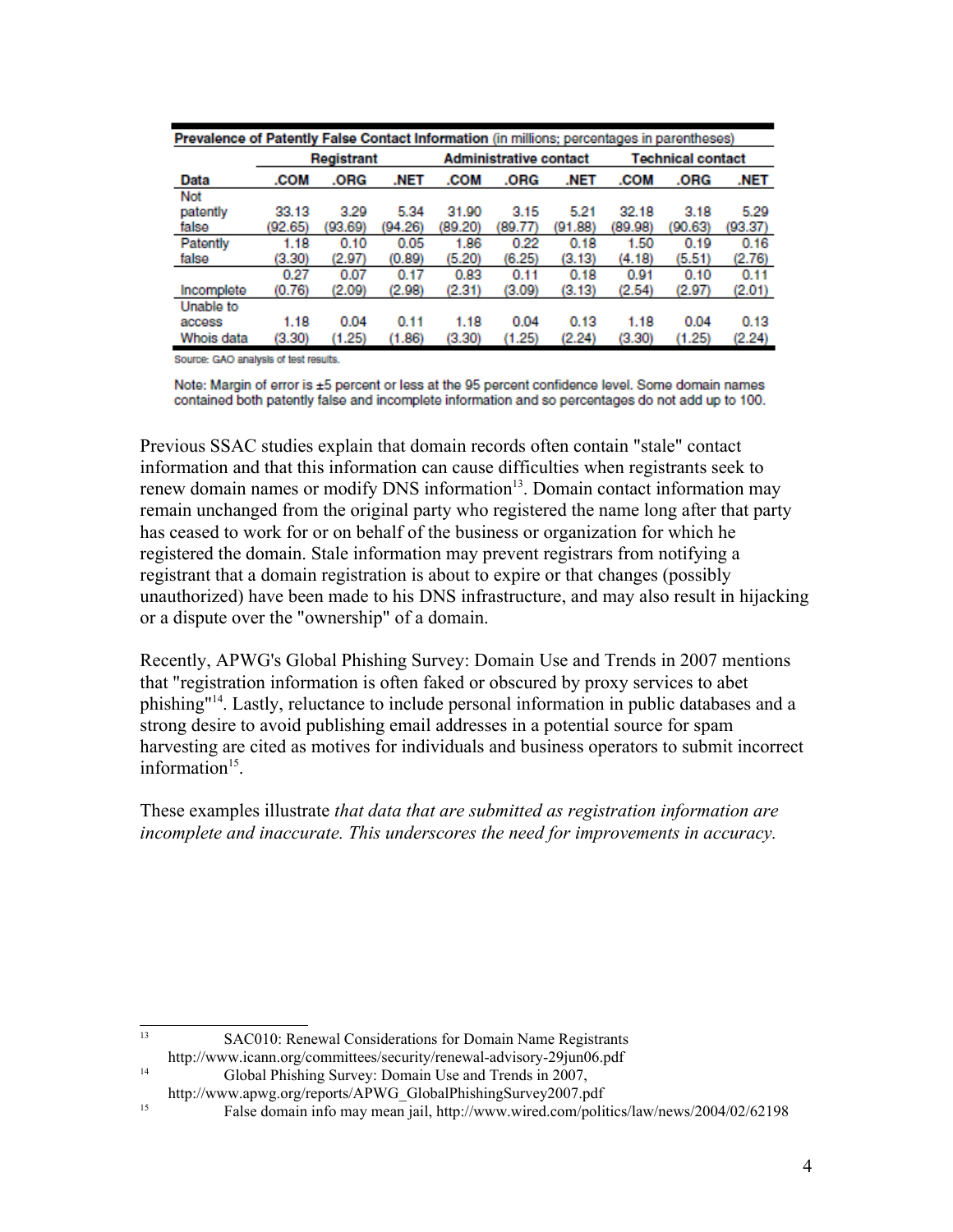### *Improving WHOIS*

Features and characteristics that are common to many proprietary and public directory service (DS) applications may help to reconcile the deficiencies SSAC have identified in WHOIS services. In this section, we discuss these features with the goal of stimulating discussion. Specifically, we anticipate that readers of this paper will ask:

- Is this feature present (uniformly) in WHOIS services?
- Does this feature remedy an acknowledged deficiency in WHOIS services?
- Does this feature enhance the WHOIS user experience?
- Does this feature improve the security, stability and reliability of WHOIS services?
- Does this feature enhance the quality of registration information?
- Can this feature assist ongoing compliance and accuracy activities?
- What communities benefit from inclusion of this feature?

Many organizations consider these and similar, additional questions when they develop requirements for DS applications. The resulting requirements statement is then used to assess cost, choose products, and estimate development and deployment timeframes.

It should be noted that the directory service features and characteristics SSAC believes would prove beneficial to the community are not exclusive to the IETF Internet Registry Information Service (IRIS), nor do they require the implementation of the Cross Registry Information Service Protocol (CRISP). SAC 027 recommended IRIS/CRISP because they are completed, available for review and deserve careful consideration. However, SSAC observes that the features IRIS/CRISP offer are common to these proprietary and open source directory applications, including:

- OSI's X.500 Directory Service
- Various proprietary (Apple, CA, IBM/Tivoli, Oracle) and open source (OpenLDAP, ApacheDS) implementations of the Lightweight Directory Access Protocol (LDAP), and
- Microsoft Active Directory

We mention these for the benefit of readers who may be interested in comparing various directory services applications only and not as candidates for an Internet Directory per se. The following features are commonly associated with a directory service (DS) and found in many of the aforementioned DS applications:

**Directory database**. Each entry in the database is distinguished using an identity (e.g., a domain name) as its root. Additional data objects are associated with that domain name (registration information). [Note: SSAC observes that multiple autonomously operated domain name registration databases exist in both "thick" and "thin" forms, but Internet users tend to view the WHOIS conceptually as a single database.]